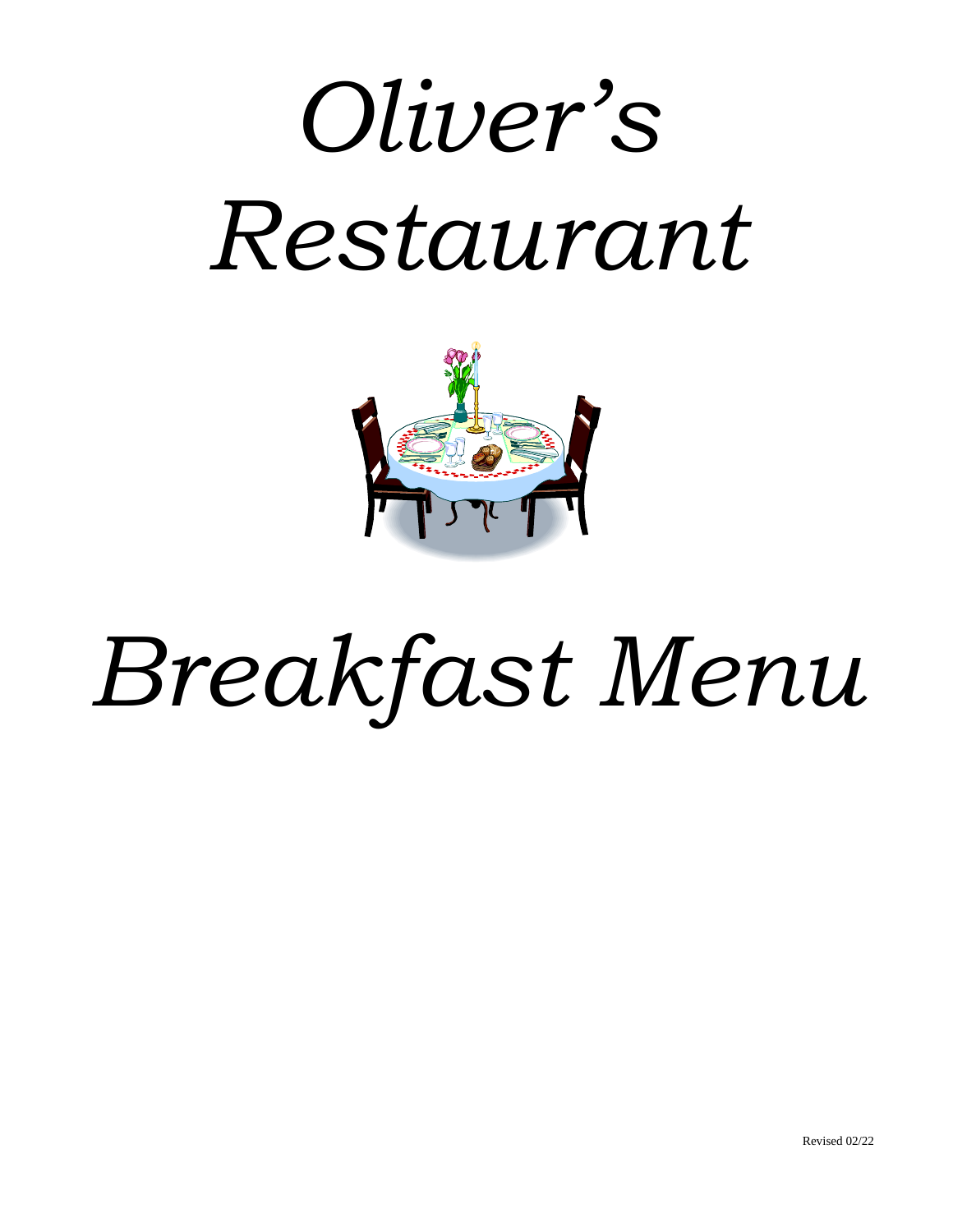#### **Continental Buffet**

Cereals, Orange Juice, Apple Juice, Muffins, Granola, Yogurt, and Fruit

#### **Full Buffet for or Add Meat for additional cost (Bacon, Sausage or Ham)**

Eggs, Potatoes, Pancakes, Biscuits and Gravy and all Continental Items listed above. Also includes Coffee, Tea, or Assorted Juices.

## **Oliver's Favorites**

### **Steak and Eggs\* Biscuits and Sausage Gravy**

8oz Baseball Cut Top Sirloin, Two Eggs, Served with Two Eggs\* and Hash Browns

Hash Browns, and Toast **Chicken Fried Steak & Eggs\* Oliver's Croissant**

Chicken Fried Steak with Country Gravy, Scrambled Eggs mixed with Cheddar Cheese and Two Eggs, and Hash Browns your choice of Sausage, Bacon or Ham served with Hash Browns

#### **Smothered Breakfast Burrito**

Your choice of Bacon, Ham or Sausage, Scrambled Eggs, Shredded Potatoes, Onions, Peppers and Cheddar Cheese. Topped with Homemade Green Chili

## **Eggs and Omelets any Style**

#### **All Eggs and Omelets served with Hash Browns and Toast, Homestyle Potatoes additional**

**One Egg\* any Style Two Eggs\* any Style Bacon or Sausage with Two Eggs\*, Hash Browns and Choice of Toast Ham with Two Eggs\*, Hash Browns and Toast**

**Cheese Omelet Denver Omelet** Ham, Sausage, Bacon, Onions, Jalapenos, Diced Ham, Peppers and Onions, Tomatoes, Peppers, Mushrooms topped with Cheddar Cheese

**The Spanish Omelet Ham & Cheese Omelet** Filled with Fresh Tomatoes, Peppers, Salsa, Filled with Ham and Topped with Cheddar Onions, Cheddar Cheese and Sour Cream Cheese

#### **The Works Omelet**

Ham, Mushrooms, Onions, Jalapenos, Tomatoes, Peppers with Cheddar Cheese on Top

**\***These items maybe cooked to order. Consuming raw or undercooked meats, seafood, or eggs may increase your risk of foodborne illness